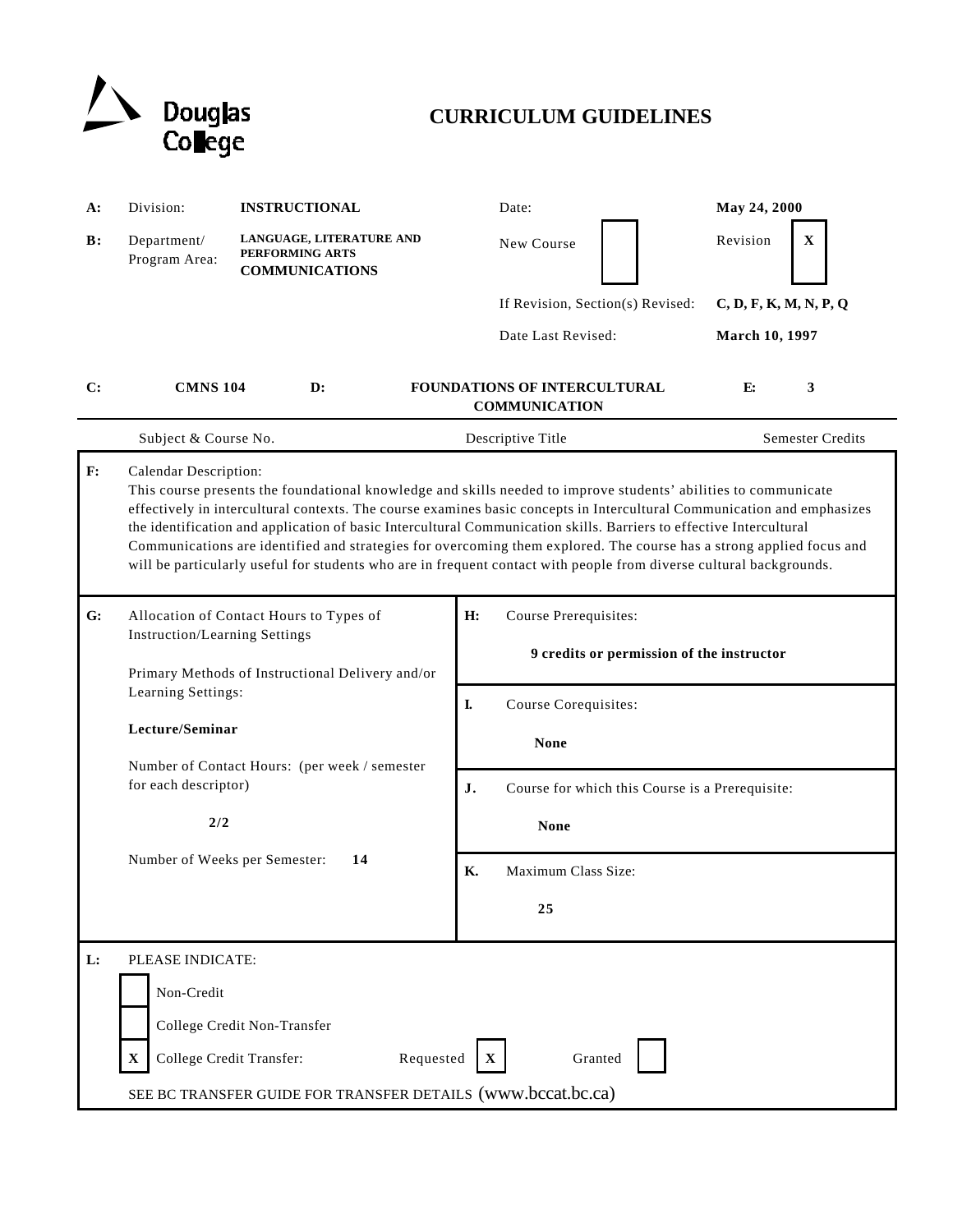**M:** Course Objectives/Learning Outcomes

#### Knowledge:

Upon completion of the course, successful students will be able to:

1. explain on the basic concepts of Intercultural Communication,

- 2. identify foundational Intercultural Communication skills,
- 3. describe the major factors influencing the communication process in an intercultural context.

#### Skills:

Upon completion of the course, successful students will be able to:

1. demonstrate an increased ability to be reflective and aware of their own cultural background and the influence this background has on their expectations for communication in an intercultural context,

2. adjust expectations and apply strategies and techniques for communicating more effectively with people from different cultures,

3. demonstrate an increased sensitivity to issues in Intercultural Communication (e.g. ethical issues),

4. clarify and articulate their personal motivations for developing effective Intercultural Communication competence.

### Attitude:

Upon completion of the course, successful students will be able to:

1. increase their involvement in, and enjoyment and appreciation of, intercultural interactions,

2. increase their motivation to improve Intercultural Communication skills.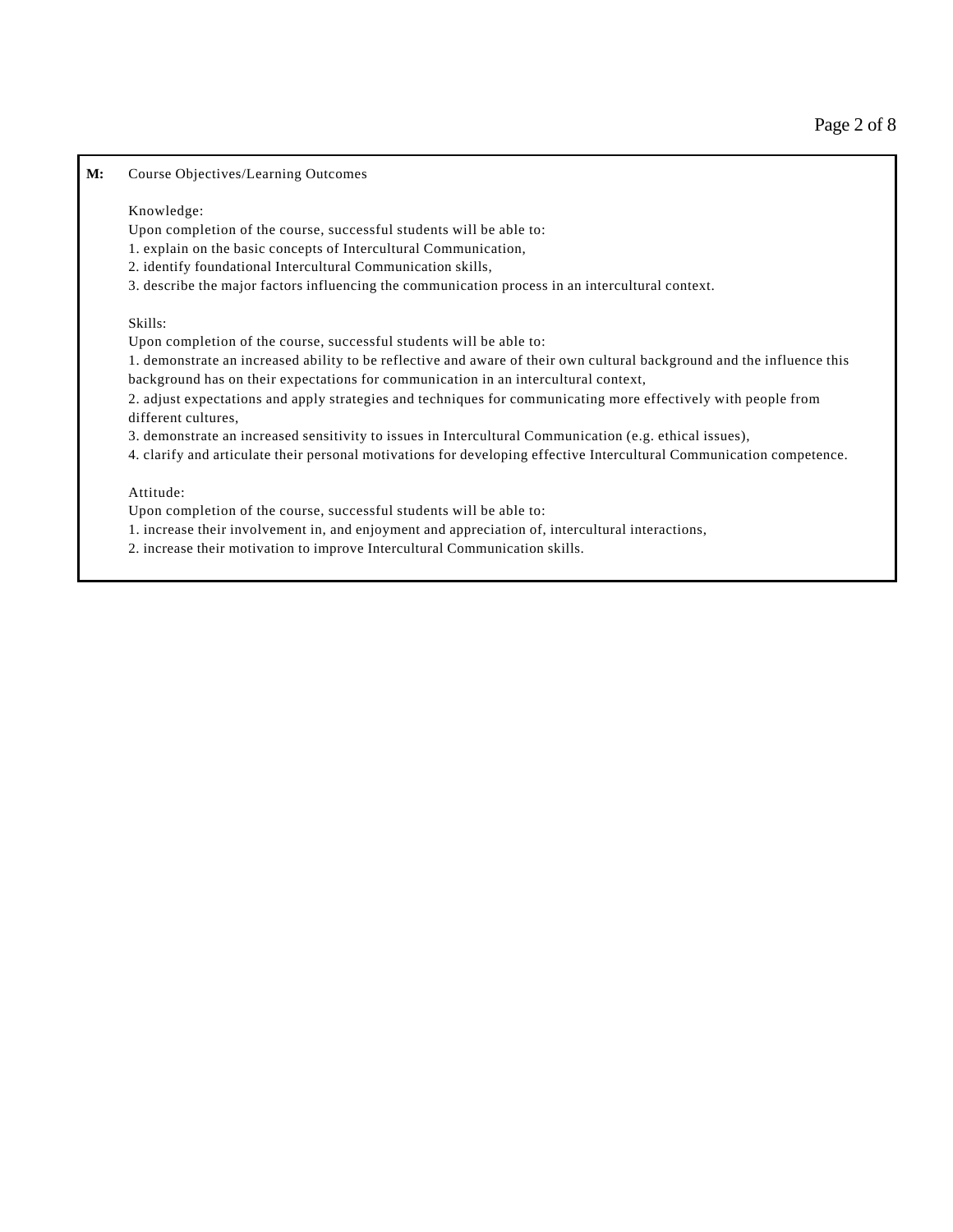## **N:** Course Content

- 1. Why study Intercultural Communications? Focus: introduces Intercultural Communication as a field
	- a) Important interrelated terms
		- Intercultural relations
		- International communication
		- Multicultural communication
		- Cross-cultural communication
		- Inter-ethnic communication
		- Inter-racial communication

#### b) Components of Intercultural Communication

- Knowledge
- Skills
- Attitudes
- c) Advantages of intercultural competence
	- Personal
	- Social
	- Professional

### 2. What do we mean by communication?

Focus: defines the concept of communication in general and examines the influence of context on communication

#### a) Defining communication

- The process of perception (selection, organization, and interpretation)
- Models of the communication process (linear, circular and transactional models)
- Communication principles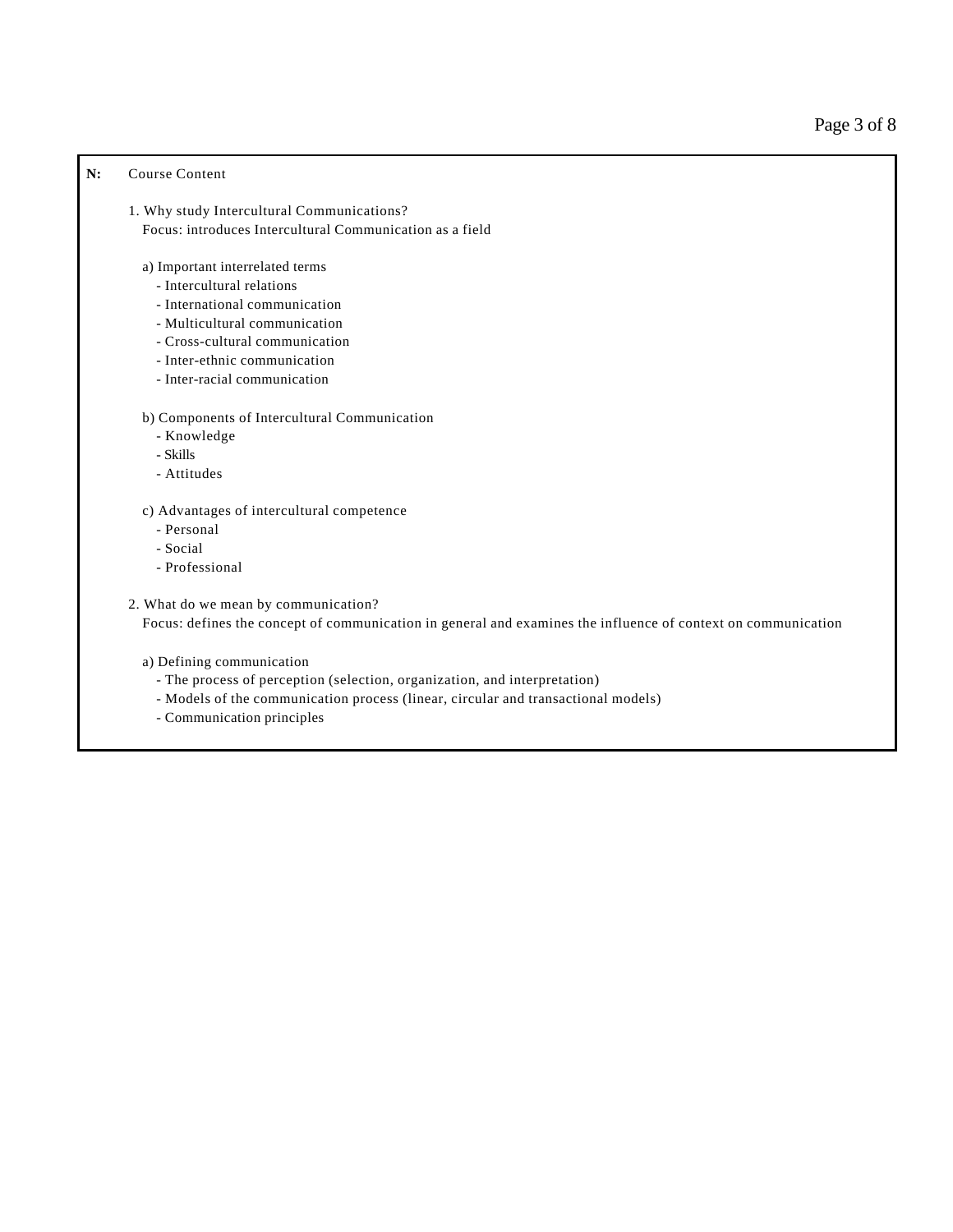- b) Understanding communication and context
	- Confirming and disconfirming communication
	- Communication climate
- c) Examining communication and the self
	- Identity development and communication
	- The self in one-to-one communication
- 3. What do we mean by Intercultural Communication?

 Focus: defines the concept of Intercultural Communication in relation to communication in general and examines taxonomies that explain aspects of the intercultural experience.

- a) Defining Intercultural Communication
- b) Models describing Intercultural Communication
	- Degrees of interculturalness (Sarbaugh)
	- Continuum models (Samovar and Porter)
- c) Taxonomies for understanding Intercultural Communication
	- Kluckhohn and Strodtbeck's values orientations
	- Hall's high and low context
	- Triandis' individualism and collectivism
	- Hofstede's cultural patterns
	- Bond's confucian cultural patterns
- 4. What factors influence the Intercultural Communication process?
	- Focus: introduces the major cultural, social, and psychological factors that are commonly identified as influencing Intercultural Communication

### a) Cultural factors

- Values, norms, and rules
- World view
- b) Social factors
	- Group memberships
	- Role attributions
- c) Psychological factors
	- Categorization
	- Expectations
	- Attributions
- d) Obstacles to Intercultural Communication
	- Uncertainty reduction theory
	- Attribution theory

#### 5. How does verbal communication differ from culture to culture?

 Focus: introduces the idea that conventions of language use and communication and relational style vary across cultures

- a) Verbal codes
	- Rule systems in verbal language
	- The Sapir-Whorf hypothesis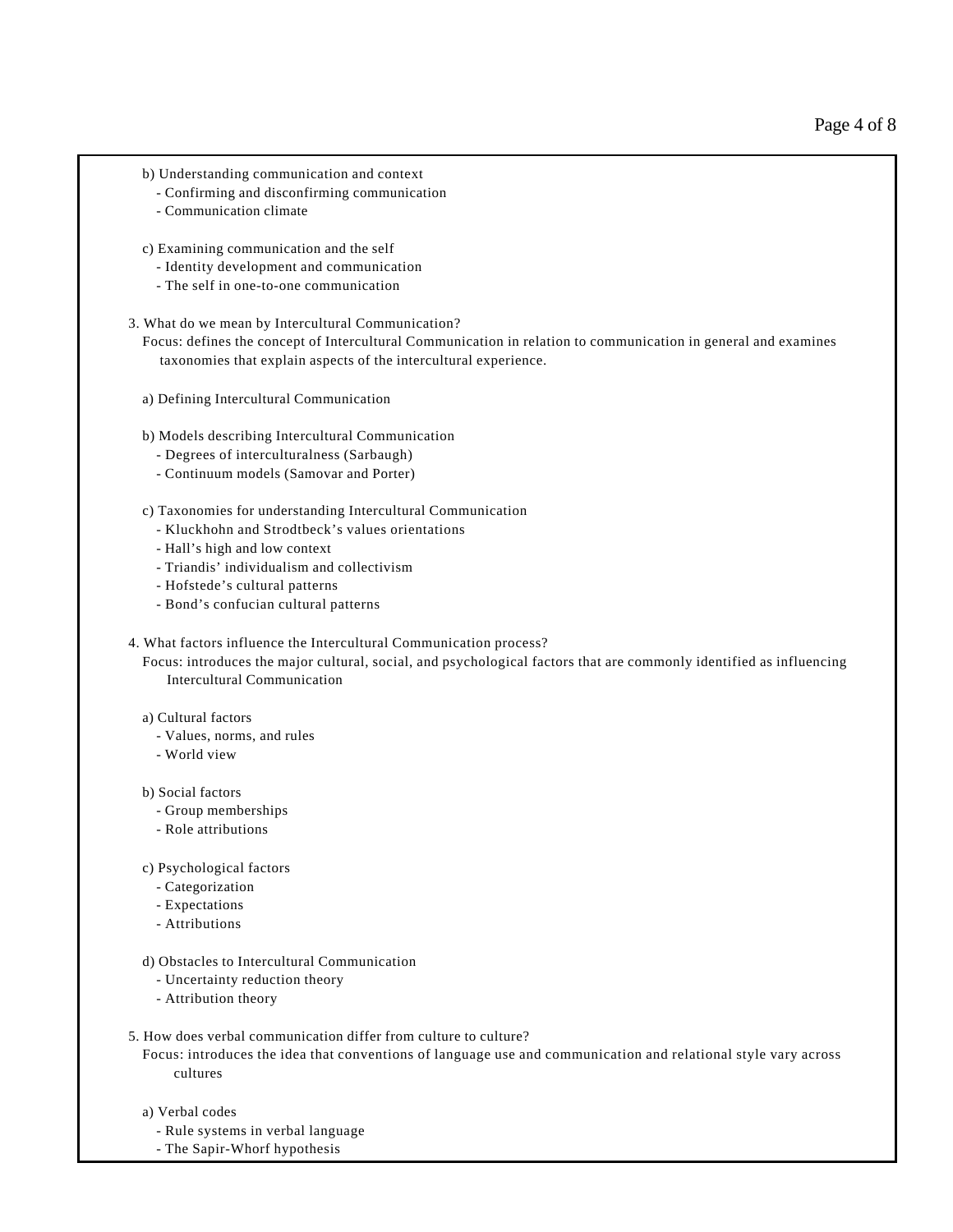- b) Translation, interpretation and additional language use
	- Challenges of equivalence
	- Influences of mother tongue culture on additional language use
- c) Communication styles
	- Persuasive styles
	- Organizational preferences
	- Structure of conversations
	- Conversational rules

## d) Relational styles

- Variations in interpersonal relationships
- Maintaining face in interpersonal relationships
- 6. How does non-verbal communication differ from culture to culture? Focus: introduces the idea of "difference" in communication as a manifestation of variations in non-verbal behaviour
	- a) Kinesics (body language)
		- Posture
		- Gestures
		- Gait
	- b) Paralanguage (vocal characteristics)
		- Pitch
		- Tone
		- Volume
		- Rate of speech
		- Use of silence
	- c) Proxemics (use of space)
	- d) Chronemics (use of time)
		- Formal and informal time systems
		- Monochronic and polychronic time
	- e) Olfactics (use of smell)
	- f) Haptics (use of touch)
	- g) Occulectics (eye contact)
- 7. How can we enhance our abilities to communicate with others who are different?
	- Focus: defines the concept of Intercultural Communication competence and identifies the personal benefits of improving competence
	- a) Models of intercultural adaptation
		- Theories of culture shock
		- Models of culture learning
	- b) Knowledge (cognitive) dimension
		- Culture general and culture specific knowledge
		- Cultural self-knowledge
		- Language learning
		- Mindfulness (alert to differences and one's perception of them)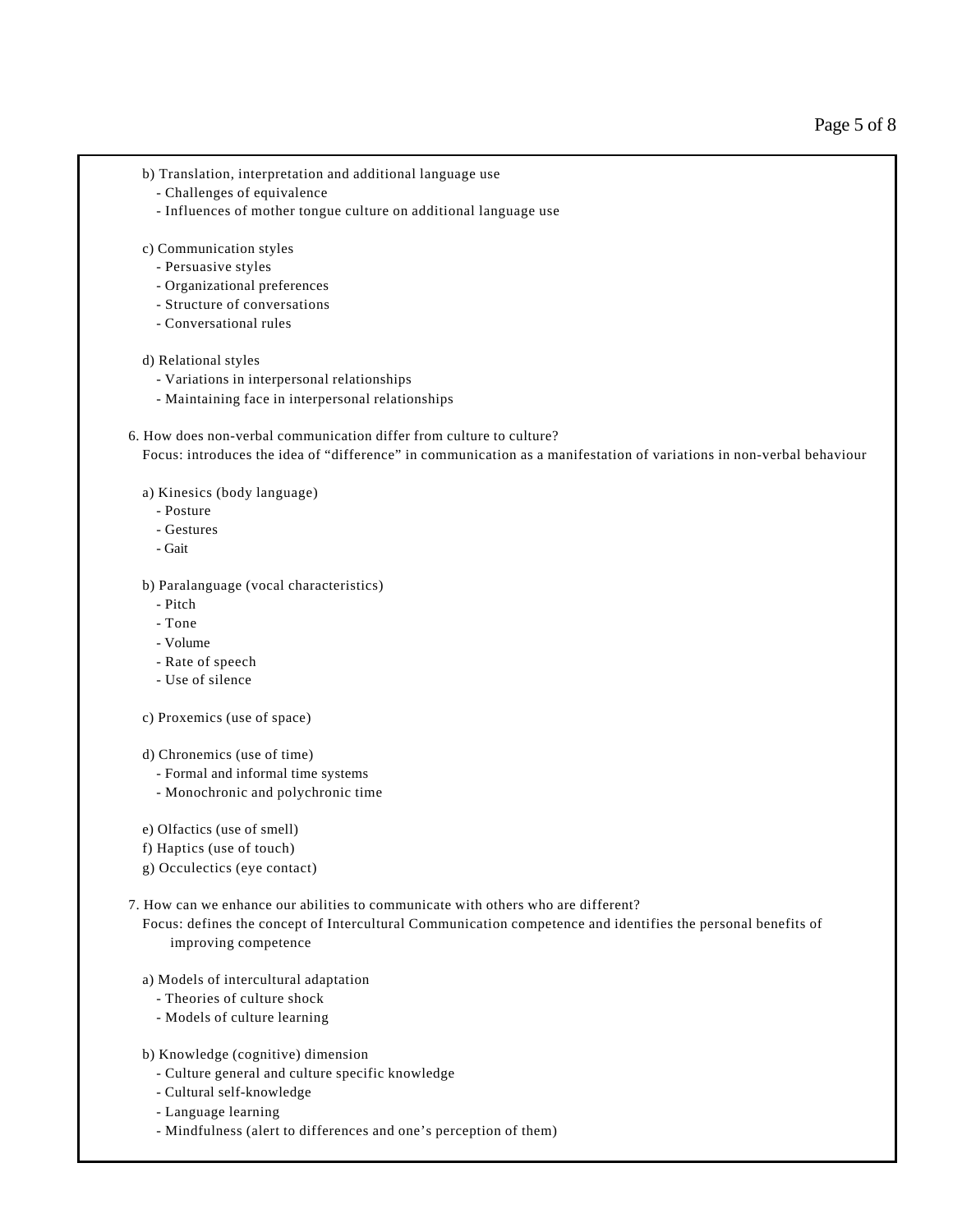Page 6 of 8

- c) Skills (behavioural) dimension
	- Respect
	- Task role behaviour
	- Relational role behaviour
	- Interaction management
	- Relationship initiation and maintenance strategy
	- D.I.E. model (description, interpretation, and evaluation)

### d) Attitude

- Sensitivity to socio-cultural information
- Empathy
- Adaptability
- Flexibility
- Tolerance for ambiguity
- Positive view of diversity

# 8. What ethical issues arise in Intercultural Communication:

 Focus: identifies and addresses ethical issues that may arise in the context of Intercultural Communications, and encourages students to formulate responses to those issues

- a) Ethical awareness
	- Ethnocentrism
	- Cultural relativity
	- Universal ethics.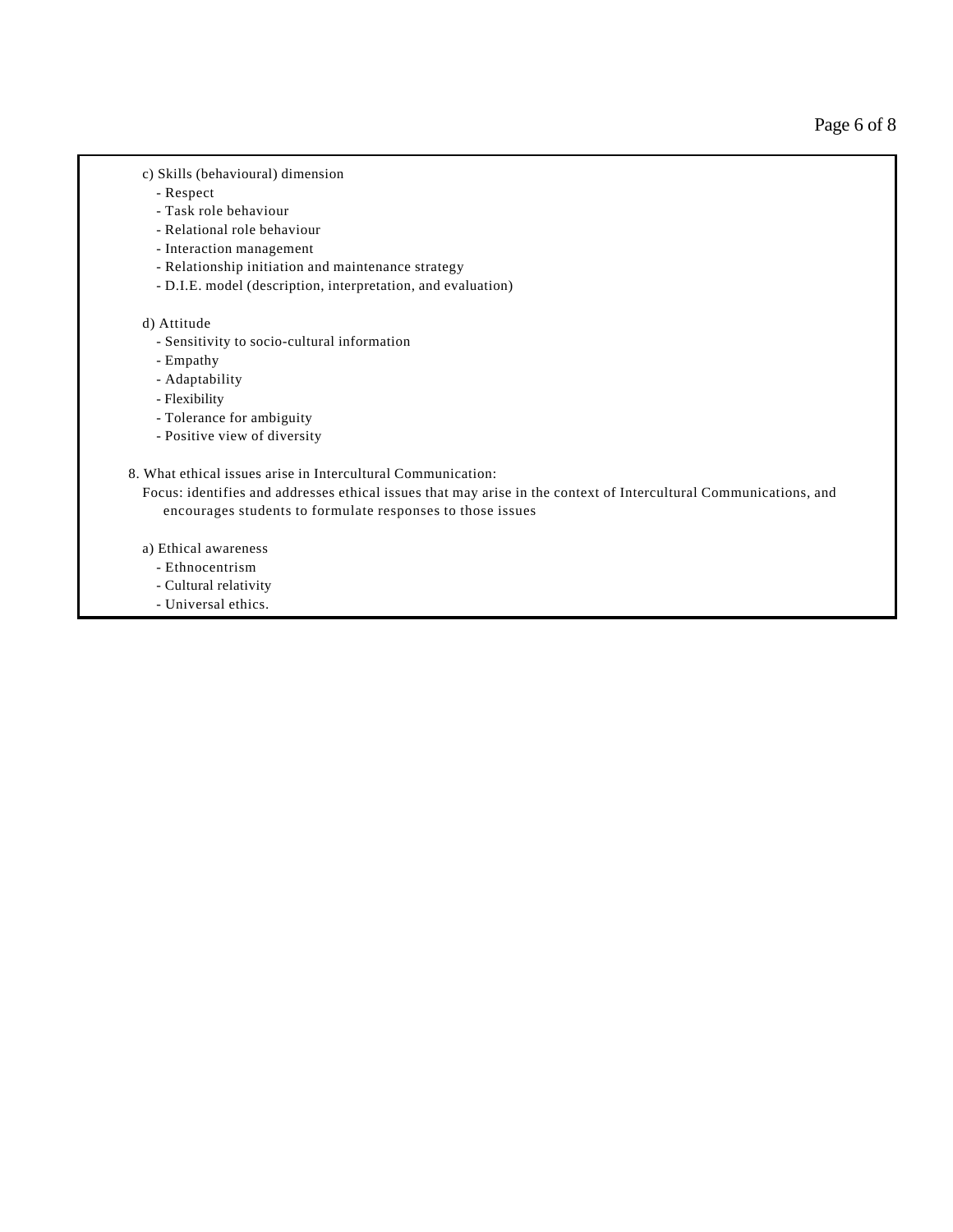## **O:** Methods of Instruction

The teaching methods will require teacher interaction as coaches and as facilitators for students' active participation in the learning process. The following is a list of instructional strategies.

### INTERACTIVE TEACHING METHODS

| 1. Lecture             | 8. Simulations and briefings            |  |
|------------------------|-----------------------------------------|--|
| 2. Academic readings   | 9. Artistic representations             |  |
| 3. Videos/film         | 10. Media reports/stories               |  |
| 4. Literature          | 11. Student interviews                  |  |
| 5. Guest speakers      | 12. Class discussions                   |  |
| 6. Cultural informants | 13. Fish bowls                          |  |
| 7. Class exchanges     | 14. Buzz groups                         |  |
|                        | 15. Role plays with professional actors |  |

#### ACTIVE PARTICIPATION OF STUDENTS

- A. In-class activities
- 
- 
- 
- 4. Group discussions 16. Quick writes
- 5. Group projects 17. Brainstorming
- 
- 
- 
- 
- 
- 
- B. Out-of-class activities
- 
- 
- 3. Transformative journals 13. Community tours
- 4. Intercultural discovery tasks 14. Video productions
- 5. Culture-partner exchanges 15. Internships
- 6. Literature reviews/analysis 16. Annotated bibliographies
- 7. Field study projects 17. Guest speakers
- 8. Graph/table/chart productions 18. Campus/public events
- 9. Social/ethical issues portfolios 19. Newspaper/magazine article summaries
- 10. Culture-contrast research papers
- **P:** Textbooks and Materials to be Purchased by Students
	- Sample list of texts appropriate for teaching Intercultural Communication:
	- 1. Dodd, Carley. (1999) *Dynamics of intercultural communication*. Dubuque, IA. William C. Brown
	- 2. Gudykunst, W., S. Ting-Toomey, S. Sudweek and L.P. Stewart. (1995) *Building bridges: Interpersonal skills for a changing world*. Boston, MA. Houghton Mifflin.
	- 3. Lustig, M.W. & Koester, J. (1999) *Intercultural competence: Interpersonal communication across cultures*. Harper Collins College Books.
	- 4. Samovar, L.A. & R. E. Porter (1999) *Communication between cultures*. Belmont, CA. Wadsworth Publishing Co.
	- 5. Sarbaugh, L.E. (1998). *Intercultural Communication*, 2nd ed. New Brunswick: Transaction Books.
- 1. Role Plays 13. Value-clarification exercises
- 2. Negotiations 14. Cultural manifestos
- 3. Interviews 15. Introductory cultural profiles
	-
	-
- 6. Problem-solving 18. Conflict resolution exercises
- 7. Case studies 19. Dramatizations
- 8. Debates 20. Lecture summaries
- 9. Discussions 21. Impromptu presentations
- 10. Presentations 22. Diagnostic self-assessments
- 11. Film/video analyses 23. Goal setting and self-evaluations
- 1. Field observations 11. Artistic representations
- 2. Contact assignments 12. Research survey questions
	-
	-
	-
	-
	-
	-
	-
- 
- -
	-